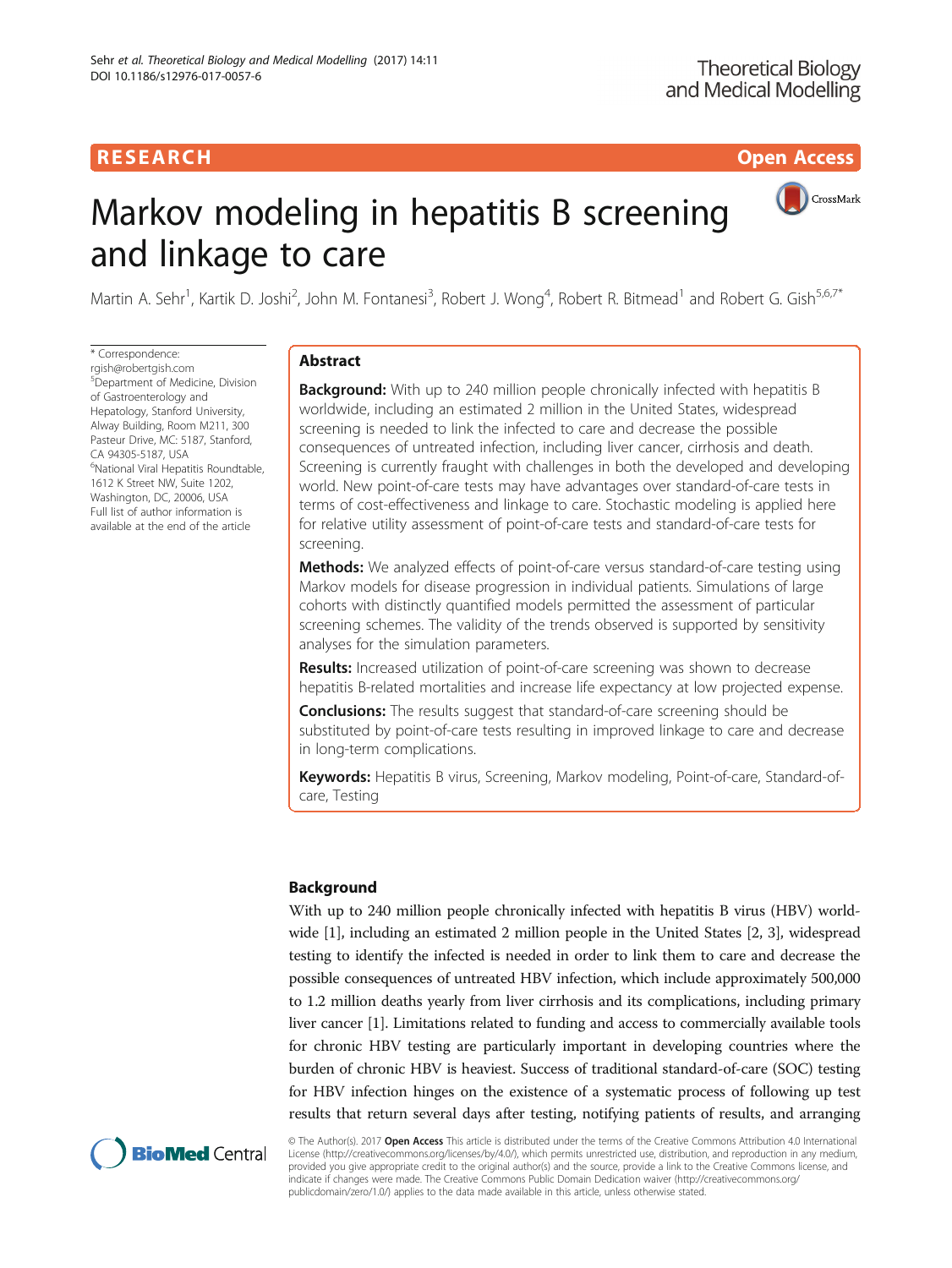for follow-ups to discuss antiviral therapy, a system that requires resources that are limited in developing regions.

The development of rapid point-of-care (POC) tests for HBV has the potential to address many of these limiting factors and establish a more effective medical care model for chronic HBV. In a recent study of patients undergoing HBV screening, the performance characteristics of NanoSign® HBs POC chromatographic immunoassay was compared with standard commercial laboratory HBsAg testing (Quest Diagnostics EIA). The POC tests yielded a sensitivity of 73.7% and a specificity of 97.8% [[4\]](#page-11-0). In a meta-analysis evaluating the accuracy of POC testing, Shivkumar et al. reported POC testing sensitivity of 93-98% and specificity of 93–99% [[5\]](#page-11-0). Furthermore, the low cost (\$0.50) and rapid turnaround (20 min from phlebotomy to test results) of POC tests give them the potential to significantly improve the widespread implementation of HBV screening, especially in resource-limited regions.

Modeling in HBV analysis and treatment is an active research topic and multiple approaches have been considered recently [\[6](#page-11-0)–[8](#page-11-0)]. A variety of mathematical modeling strategies have been used to address in particular the cost-effectiveness of HBV screening, using predominantly combinations of decision trees and/or Markov chain models [[9\]](#page-11-0). In this paper, we propose time-varying Markov chain models of detailed structure, reflecting disease propagation in individuals to quantify the effects of large-scale utilization of POC tests to succeed the SOC screening model.

# Methods

In comparing effectiveness of POC and SOC screening strategies for HBV, we made use of two Markov models with identical structure but different transition probabilities. Each of these models has six states capturing the medical progression of individual patients and is formed by aggregating states from a more detailed Markov model describing chronic HBV disease progression of individuals. The two aggregated models were used to simulate consequences of POC or SOC utilization in HBV screening strategies on large populations of individuals. Before they can be iterated numerically, the two Markov models rely on the specification of certain numerical values dealing with the rate of uptake of POC, the rate of infected patients seeking medical care, death rates, and so on. Some of these numbers can be determined (at least within a range) from the medical literature, which we did. Others are more hypothetical or might be the outcome of policy initiatives. The utility of the models is in their low computational cost and attendant capacity for iteration with many possible candidate values and the determination of the sensitivity of the observed behavior to the specific parameter values. Where available, the transition parameters in our models were selected from the literature. The remaining model parameters were estimated and their effects on the overall results analyzed in terms of sensitivity.

For the aggregated models, we considered the six patient states depicted in Fig. [1,](#page-2-0) where arrows symbolize state transitions admissible in a single time step. At year  $t$ , a patient is in state *i* with probability  $\pi_{i,t}$ . Arranging these probabilities into a *state* row-vector, we have  $\Pi_t = [\pi_{1,t} \pi_{2,t} ... \pi_{6,t}]$ . This vector is then propagated over time via  $\Pi_{t+1} = \Pi_t P_t$ , where  $P_t$ denotes the Markov state transition matrix at time t with element  $p_{ij,t}$  denoting the conditional probability of a patient in state i at year t transitioning to state j at year  $t + 1$ .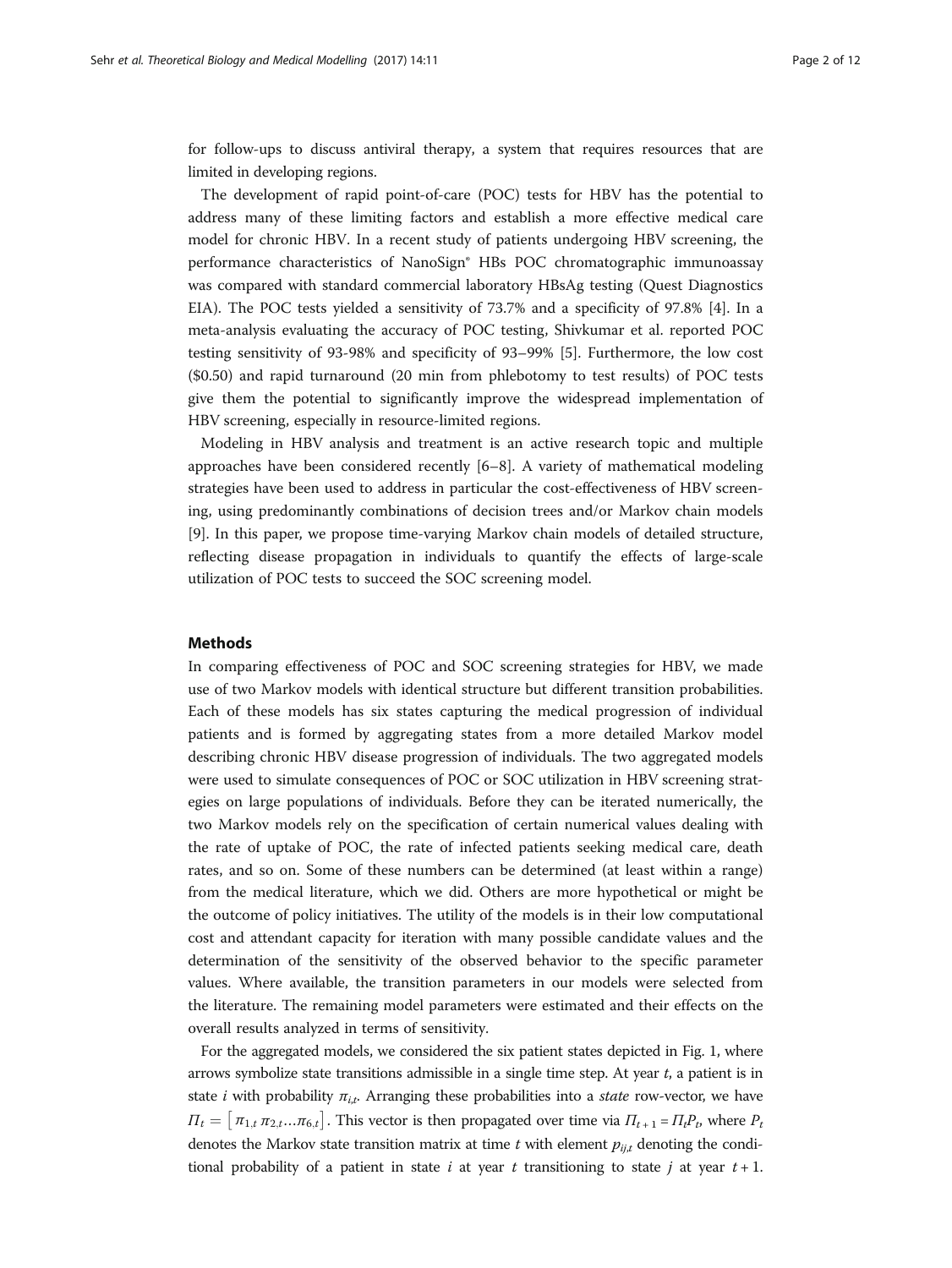<span id="page-2-0"></span>

Evidently, each row of the state transition matrix sums to one at all times. Special cases are  $p_{ij,t}$  = 0 for inadmissible transitions and  $p_{ij,t}$  = 1 for certain transitions. For instance, a transition from being immune to having an undetected HBV infection is inadmissible, whereas a deceased patient is going to remain so.

As illustrated by the connection between States 3 and 4 in Fig. 1, we assume that no patient starting treatment ever abandons this treatment. This assumption is justified in that it alters the transition probabilities  $p_{36,t}$  and  $p_{46,t}$  of dying from HBV with or without medical treatment by a relatively small degree, which is covered by the sensitivity analysis described below. Model States 3 and 4 in this model are aggregated states from more detailed Markov models described below. This common model structure for both SOC and POC screening policies takes  $P_t$  of form

$$
P_t = \begin{bmatrix} p_{11,t} & p_{12,t} & p_{13,t} & 0 & p_{15,t} & 0 \\ 0 & p_{22,t} & 0 & 0 & p_{25,t} & 0 \\ 0 & 0 & p_{33,t} & p_{34,t} & p_{35,t} & p_{36,t} \\ 0 & 0 & 0 & p_{44,t} & p_{45,t} & p_{46,t} \\ 0 & 0 & 0 & 0 & 1 & 0 \\ 0 & 0 & 0 & 0 & 0 & 1 \end{bmatrix} = \begin{bmatrix} p_{11,t} & p_{12} & p_{13} & 0 & p_{5,t} & 0 \\ 0 & p_{22,t} & 0 & 0 & p_{5,t} & 0 \\ 0 & 0 & p_{33,t} & p_{34} & p_{5,t} & p_{36} \\ 0 & 0 & 0 & p_{44,t} & p_{5,t} & p_{46} \\ 0 & 0 & 0 & 0 & 1 & 0 \\ 0 & 0 & 0 & 0 & 0 & 1 \end{bmatrix},
$$

where  $p_{12,t} = \mathbf{p}_{12}$  and  $p_{34,t} = \mathbf{p}_{34}$  are constant transition probabilities chosen depending on the screening strategy at hand. The constant transition probability  $p_{13}$  is presumed independent of the screening policies while  $p_{36}$  and  $p_{46}$  are results of the aggregation procedure outlined below. Time-variation of the state transition matrix  $P_t$  is caused solely by the varying propensity for death,  $p_{5,t}$  as age advances, which is modeled through linear inter- and extrapolation of annual mortality rates for individuals in the USA [[10\]](#page-11-0). However, even though all time variations are induced by variations in  $p_{5,t}$ , notice that the changing mortality rates affect the first four transition probabilities on the diagonal of the state transition matrix, being the probabilities to remain in the respective non-absorbing states. For illustration, whenever  $p_{5,t}$  increases at some time,  $p_{22,t}$  has to decrease by just as much to ensure that the sum of all transition probabilities from State 2 is one at all times t. That is, we require  $p_{22,t} = 1 - p_{5,t}$  for all times t.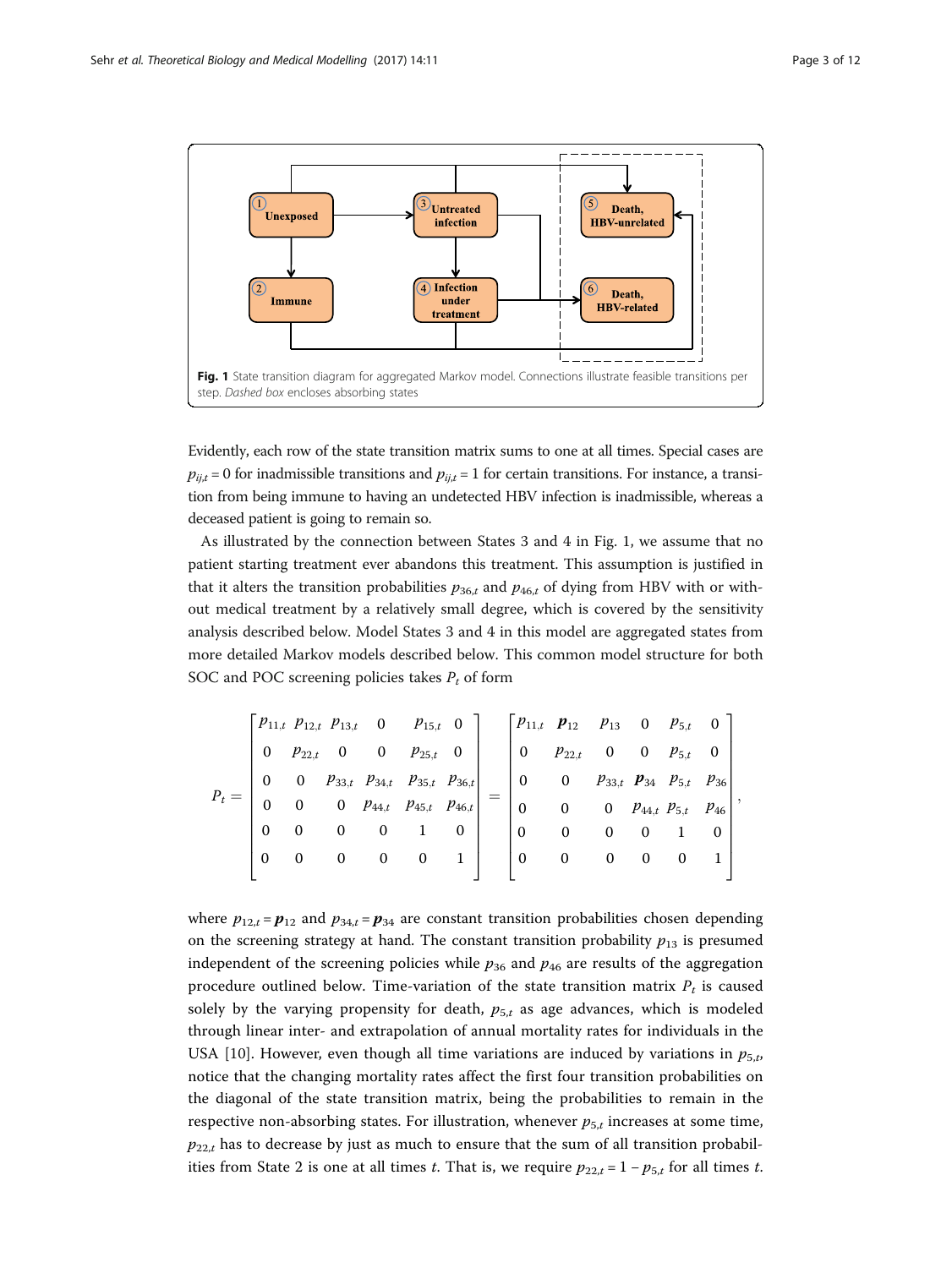<span id="page-3-0"></span>These time-adjustments have to be made for all rows of the state transition matrix corresponding to non-absorbing states (i.e., the first four rows of  $P_t$ ).

Special cases comprise the third and fourth rows of  $P_t$ , which capture transitions emerging from the two aggregated states corresponding to HBV disease progression in untreated and treated forms, respectively. We next discuss aggregation of a more complex model capturing the natural history of chronic HBV to estimate the transition probabilities corresponding to State 3 and 4 of the aggregated model in Fig. [1.](#page-2-0)

To form the aggregation resulting in State 3, untreated infection, we captured the disease progression of HBV without treatment using a different Markov model with its own states and admissible transitions as depicted in Fig. 2. Transition probabilities in this model are based on a literature review and subsequent weighting of the annual probabilities reported in the references using the GRADE criteria [[11\]](#page-11-0) for assessing the quality of each study. The resulting transition probabilities are summarized in Table [1](#page-4-0), where HCC connotes hepatocellular carcinoma (liver cancer). We refer to the auxiliary model corresponding to Fig. 2 equipped with annual transition probabilities summa-rized in Table [1](#page-4-0) as the *disease model*, while we refer to the more compact six-state model described above as the aggregated model.

Absorption in the disease model means transition to the union of the States 4 (Infection under treatment), 5 (death, HBV-unrelated) and 6 (death, HBV-related) of the aggregated model, which can be reached from any state in the disease model.

- 1) Initiation of treatment occurs via  $p_{34,t} = p_{34}$  defined for the aggregated model above.
- 2) Death unrelated to HBV in the disease model is assumed time-invariant with annual probability of 0.1%, corresponding to an individual of age 25–34 years [\[10](#page-11-0)].
- 3) HBV-related death follows the probabilities listed in Table [1](#page-4-0).

The total absorption probability at any state in the disease model is then the sum of the three aforementioned component probabilities. Having the purpose of aggregation in mind, we do not need to distinguish the absorbing states in the disease model any further. The technical tool used to aggregate the disease model into State 3 of the

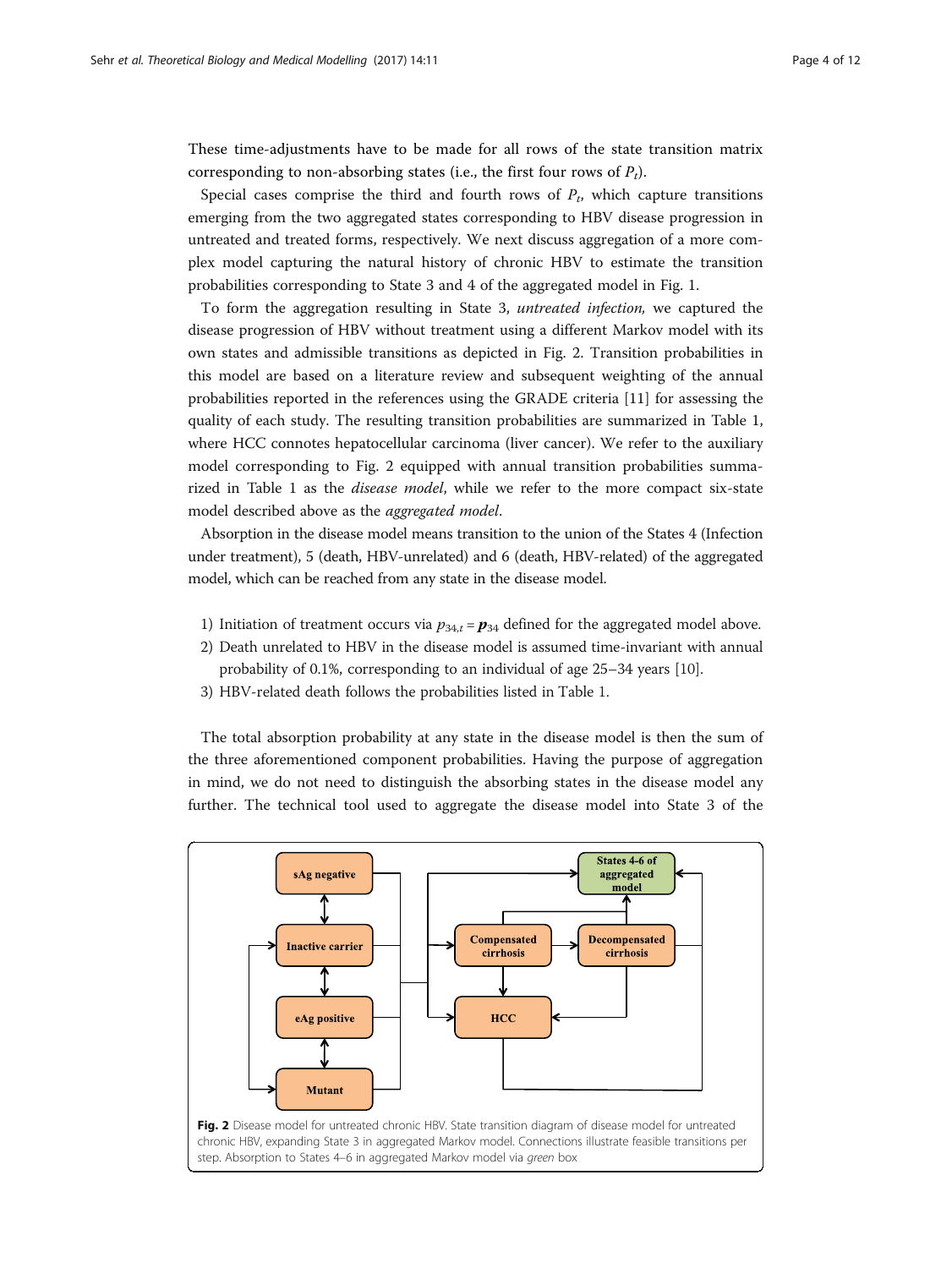| From                    | To                      | Probability                    | References           |  |
|-------------------------|-------------------------|--------------------------------|----------------------|--|
| $e$ Ag+                 | Inactive carrier        | 7.67%                          | $[13 - 18]$          |  |
|                         | Mutant                  | 1.90%                          | $[14 - 16]$          |  |
|                         | Compensated cirrhosis   | 2.96%                          | $[14 - 18]$          |  |
|                         | <b>HCC</b>              | 0.92%                          | $[13 - 17]$          |  |
| Inactive carrier        | Mutant                  | 6.16%                          | [15, 17, 18]         |  |
|                         | sAq-                    | 0.55%<br>[15, 17]              |                      |  |
|                         | $e$ Ag+                 | 2.54%                          |                      |  |
|                         | Compensated cirrhosis   | 0.93%                          | [13, 15, 17]         |  |
|                         | <b>HCC</b>              | 0.35%                          | [15, 17]             |  |
|                         | HBV-related death       | 0.04%                          | $[19]$               |  |
| Mutant                  | Inactive carrier        | 1.60%                          | $[14 - 16]$          |  |
|                         | eAg+                    | 20.05%                         | $[20]$               |  |
|                         | Compensated cirrhosis   | 4.93%<br>$[13 - 18]$           |                      |  |
|                         | <b>HCC</b>              | 0.60%                          | [15, 17]             |  |
|                         | HBV-related death       | 0.60%                          | $[15]$               |  |
| sAq-                    | Inactive carrier        | 13.40%                         | $[21]$               |  |
|                         | Compensated cirrhosis   | 0.18%                          | [22, 23]             |  |
|                         | <b>HCC</b>              | 0.15%                          | [23, 24]             |  |
| Compensated cirrhosis   | Decompensated cirrhosis | 5.08%<br>$[13-18, 25-27]$      |                      |  |
|                         | <b>HCC</b>              | 3.02%<br>$[13-18, 25-27]$      |                      |  |
|                         | HBV-related death       | $[13-16, 18, 26, 27]$<br>4.29% |                      |  |
| Decompensated cirrhosis | <b>HCC</b>              | 5.94%                          | [13, 15, 17, 18, 27] |  |
|                         | HBV-related death       | 21.46%                         | $[13-18, 25-27]$     |  |
| <b>HCC</b>              | HBV-related death       | 40.11%                         | $[13-18, 25-27]$     |  |

<span id="page-4-0"></span>Table 1 Annual transition probabilities for untreated chronic HBV infection

aggregated model is the *fundamental matrix*  $N = (I - Q)^{-1}$  of the disease model, where Q is the matrix obtained by extracting all rows and columns of the state transition matrix corresponding to transient states. The fundamental matrix  $N$  allows a number of useful deductions about the Markov chain, such as expected numbers of occupancies in transient states until absorption and corresponding variances.

A particularly useful property of the fundamental matrix is that element  $n_{ii}$  equals the expected number of years spent at state j of the disease model when starting in state  $i$  [[12\]](#page-11-0). That is, row  $i$  of  $N$  accumulates the expected numbers of years in each disease state given the process is initiated in state i. Given a sufficiently large number of patients, the normalized version of this row-vector can be interpreted as the average fraction of time spent at each state until absorption, where normalization refers to scaling the vector such that its components have sum one. We can now estimate the probability of death caused by untreated HBV by forming this normalized vector from the first row of the fundamental matrix and using its components to obtain a weighted sum of the probabilities for HBV-related death in Table 1. This weighted sum is used for  $p_{36}$ , concluding the aggregation of the disease model into State 3 of the aggregated model. Assuming probabilities  $p_{34} = 15\%$  of initiating medical treatment and 0.1% for HBV-unrelated death in the disease model, this procedure yields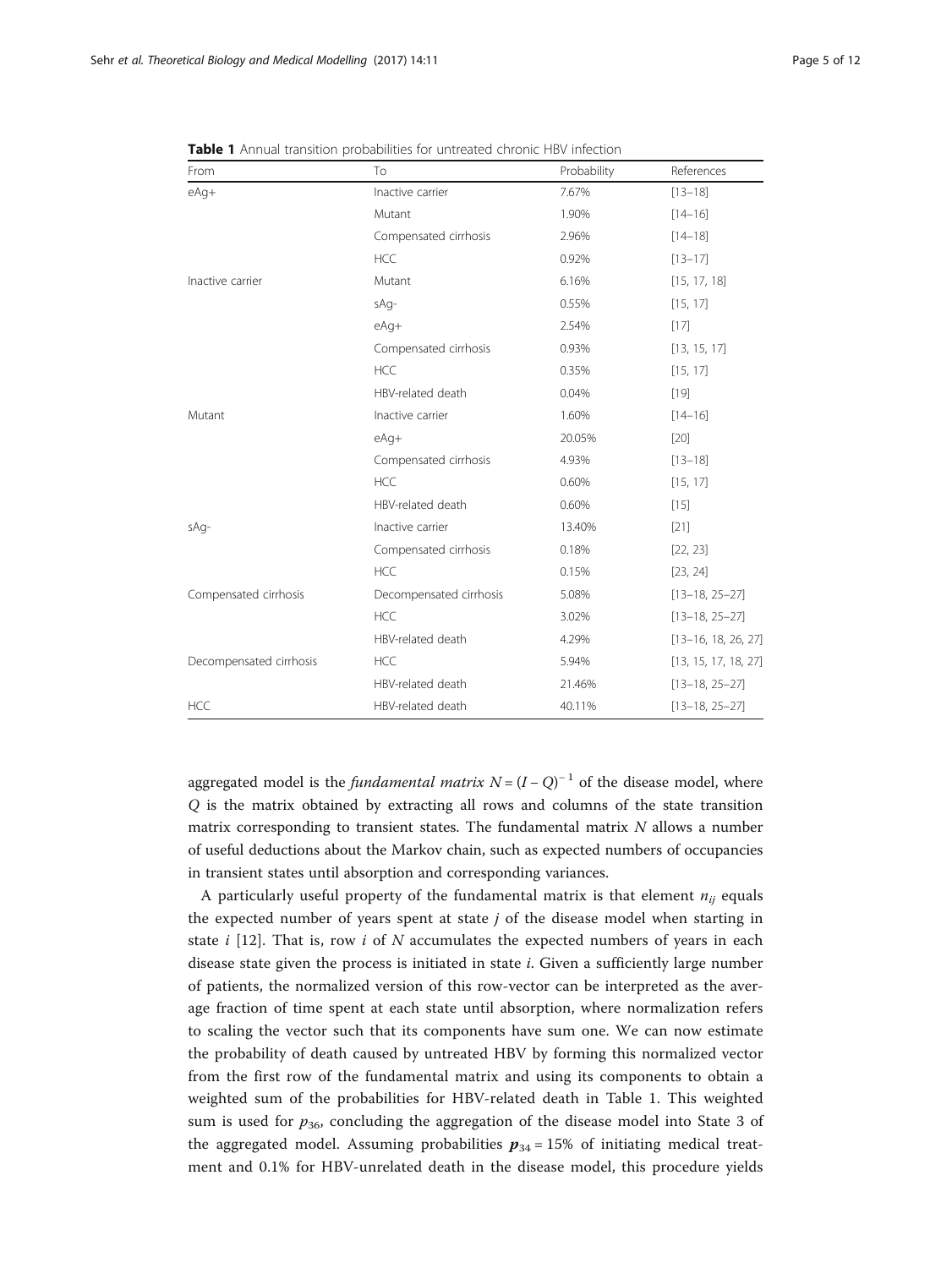the estimate  $p_{36}$  = 1.35%. Notice that this probability depends implicitly on the screening policy employed via variation of  $p_{34}$ .

State 4, Infection under treatment of the aggregated model can be viewed as an aggregation of the same states used to form the disease model (Fig. [2](#page-3-0)), although with annual transition probabilities differing from those summarized in Table [1](#page-4-0) to reflect effects of treatment. Moreover, the probability of absorption from this disease model under treatment would be decreased by the amount of  $p_{34}$ . The effect of these transition probabilities for the disease model under treatment is a value for the HBV-related mortality rate under treatment in the aggregated model,  $p_{46}$ . To obtain this transition probability, we correct the probability for absorption in the disease model used above by  $p_{34}$ , but keep using the values in Table [1.](#page-4-0) To adjust for the favorable effects of medical intervention, we introduce a scaling parameter  $\alpha \in (0, 1)$  and estimate  $p_{46} = \alpha p_{46}^*$ , where  $p_{46}^*$  denotes the probability obtained after aggregation with the values in Table [1.](#page-4-0) For instance, scaling factor  $\alpha$  = 0.25 and fixed annual probability 0.1% for HBV-unrelated death result in the estimate  $p_{46} = 0.54$ %. This scaling approach is chosen as we focus on effects of screening policies rather than treatment options. Summarizing the modeling and aggregation procedure, the state transition matrix for the aggregated models takes on the structure

$$
P_t = \begin{bmatrix} 1 - \left(\boldsymbol{p}_{12} + \boldsymbol{p}_{13} + \boldsymbol{p}_{5,t}\right) & \boldsymbol{p}_{12} & \boldsymbol{p}_{13} & 0 & \boldsymbol{p}_{5,t} & 0 \\ 0 & 1 - \boldsymbol{p}_{5,t} & 0 & 0 & \boldsymbol{p}_{5,t} & 0 \\ 0 & 0 & 1 - \left(\boldsymbol{p}_{34} + \boldsymbol{p}_{5,t} + \boldsymbol{p}_{36}\right) & \boldsymbol{p}_{34} & \boldsymbol{p}_{5,t} & \boldsymbol{p}_{36} \\ 0 & 0 & 0 & 1 - \left(\boldsymbol{p}_{5,t} + \boldsymbol{\alpha} \boldsymbol{p}_{46}^*\right) & \boldsymbol{p}_{5,t} & \boldsymbol{\alpha} \boldsymbol{p}_{46}^*\end{bmatrix},
$$
0  
0  
0  
0  
0  
0  
0  
0  
0  
0  
1  
0  
0  
1  
0

with HBV-unrelated mortality rates  $p_{5,t}$  from the literature [\[10](#page-11-0)] and the transition probabilities in the third and fourth rows depending on the aggregation procedure outlined above. In the following, we use this transition matrix structure for simulation and corresponding sensitivity analyses based on a number of constants in the state transition matrix, namely the transition probabilities  $p_{12}$ ,  $p_{13}$ ,  $p_{34}$  and the scaling parameter α. As mentioned above, the effects of SOC and POC screening strategies are compared using altered transition probabilities  $p_{12}$  and  $p_{34}$  in the aggregated model, which in terms also affects the state aggregation yielding  $p_{36}$  as well as the respective transition probabilities on the diagonal of  $P_t$ . Higher utilization of POC screening with subsequent immunization in uninfected cases and initiation of medical treatment in infected cases, respectively, is anticipated to increase both  $p_{12}$  and  $p_{34}$ , albeit to different degrees. To model these changes, we take  $\bm{p}_{12}$   $\rightarrow$   $p_{12}^{SOC}$  and  $\bm{p}_{34}$   $\rightarrow$   $p_{34}^{SOC}$  in the SOC case. In the POC case, we take  $p_{12} \to p_{12}^{POC} = \beta p_{12}^{SOC}$  and  $p_{34} \to p_{34}^{POC} = \gamma p_{34}^{SOC}$ , employing additional scaling parameters  $β$  and  $γ$ , each greater than one.

The approach taken to analyze POC/SOC utilization effectiveness using the quantified aggregated model is to model a population of a large number of individuals starting with an initial probability distribution over the six states and then to propagate the Markov chain until the collective probability of the death states is nearly one. We presume the population comprises 100,000 initially uninoculated and uninfected 10 year-olds and the evolution of the Markov chain over time yields the anticipated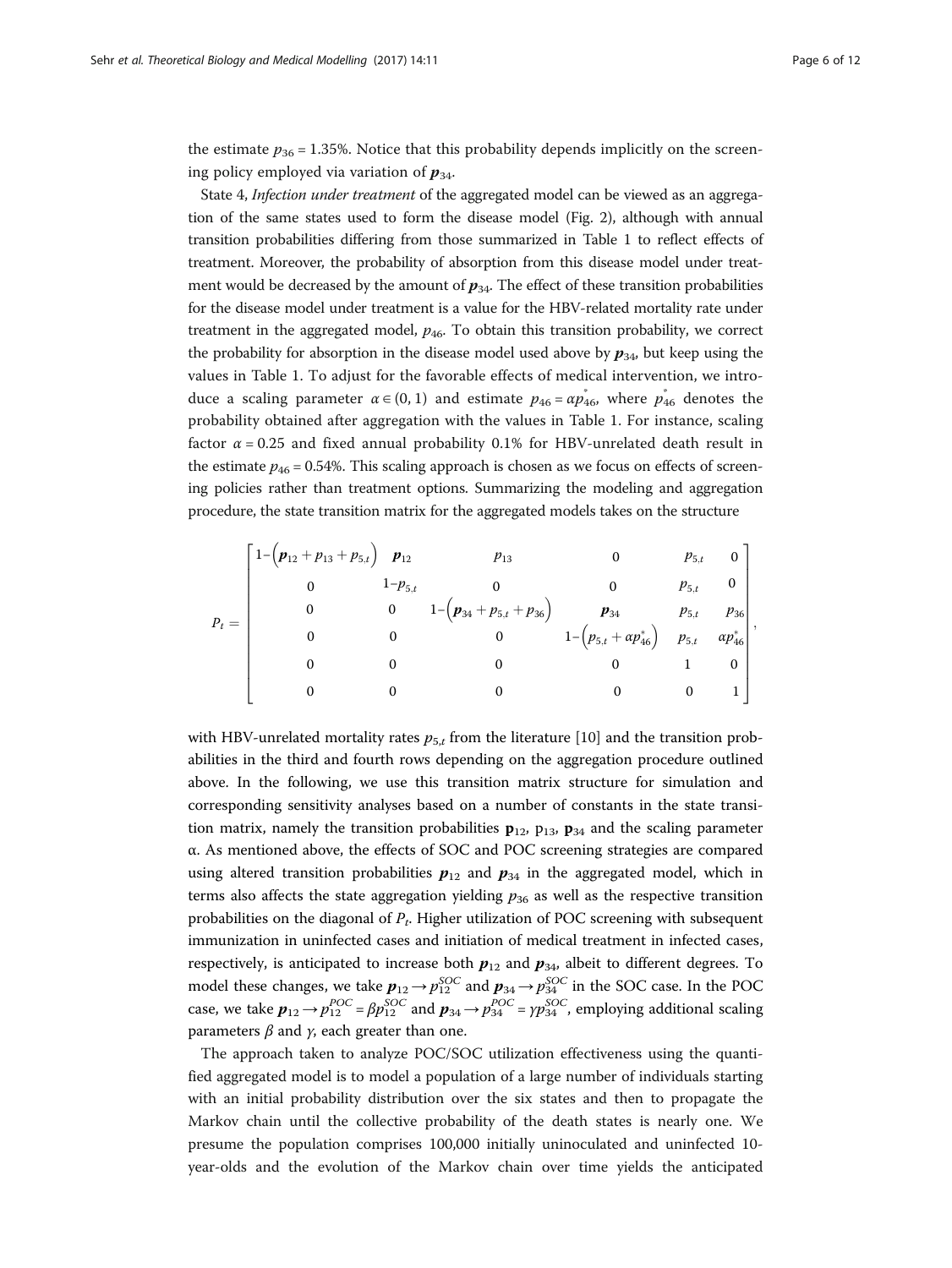proportions of the aging population in each state. The assessment of various performance measures such as mortality rates, years under treatment or life expectancy under SOC and POC screening policies is then tracked via evolution of the probability vector  $\Pi_t$ , which now admits the interpretation as the proportions of the population occupying each disease state, since the population is presumed large.

As mentioned above, we use an annual probability of 0.1% for HBV-unrelated death in the disease model. The remaining transition probabilities in the disease model are according to Table [1.](#page-4-0) The time-varying probabilities for HBV-unrelated death in the aggregated model,  $p_{5,t}$ , are obtained via inter- and extrapolation of mortality data for individuals in the U.S. [\[10](#page-11-0)]. The remaining simulation parameters to be chosen are the scaling constants  $\alpha$ ,  $\beta$  and  $\gamma$  as well as the transition probabilities  $p_{13}$ ,  $p_{12}^{SOC}$  and  $p_{34}^{SOC}$ . In the following, we use the nominal parameter values  $p_{12}^{SOC} = 0.2\%$ ,  $p_{34}^{SOC} = 15\%$ ,  $p_{13} = 0.15\%$ ,  $\alpha = 0.25$ ,  $\beta = 5$  and  $\gamma = 2$  unless otherwise specified. Sensitivity analyses around the nominal parameter values specified above are displayed in Table [2](#page-7-0), one for the inoculation-related parameters  $p_{12}^{SOC}$  and β, one for the treatment-related parameters  $p_{34}^{SOC}$ and  $\gamma$  and one for the screening-unrelated parameters  $p_{13}$  and  $\alpha$ . Each sensitivity analysis uses nominal values for the remaining parameters.

# Results

Simulation results based on our cohort of 100,000 initially uninfected and uninoculated 10-year-olds and the nominal simulation parameters specified above are displayed in Fig. [3.](#page-8-0) As anticipated, utilization of POC screenings reduces the numbers of untreated infections and HBV-related mortalities at all times. This holds for all setups of the simulation parameters, as long as the scaling parameters are confined to their respective boundaries, that is  $0 < \alpha < 1$ ,  $\beta > 1$  and  $\gamma > 1$ . The number of infections under treatment using POC screening is initially higher but lower in average than with SOC screening. This trend is a result of both the increased inoculation rate  $p_{12}^{POC} > p_{12}^{SOC}$  and the increased rate for initiation of treatment  $p_{34}^{POC} > p_{34}^{SOC}$ . Initially, about the same number of people gets infected under each screening strategy, while more of those infected individuals are linked to medical treatment in the POC case. As the population ages, a larger fraction of the cohort has been inoculated in the POC case, which results in a decreased number of new infections. This in turns leads to a smaller number of patients with untreated infections that can potentially be linked to care, resulting in lower average numbers of patients receiving medical treatment under the POC screening setup. However, the ratio of people linked to care over those infected without treatment is significantly higher in the POC case. The results from our modeling serve to quantify and bound these results, which are a logical consequence of the model's structure.

The data displayed in Fig. [3](#page-8-0) are based on the particular set of nominal parameter values specified above, with the resultant findings extended to different parameter combinations. Sensitivity analyses around the nominal parameter values specified above are displayed in Table [2](#page-7-0) for the following varied parameter combinations: the inoculation-related parameters  $p_{12}^{SOC}$  and  $\beta$ ; the treatment-related parameters  $p_{34}^{SOC}$  and γ; and the screening-unrelated parameters  $p_{13}$  and α. For presentation purposes, each sensitivity analysis presumes nominal values for the remaining simulation parameters. However, the trends summarized in the following paragraphs extend to combined sensitivity analysis. The indicators listed to evaluate the simulations are the total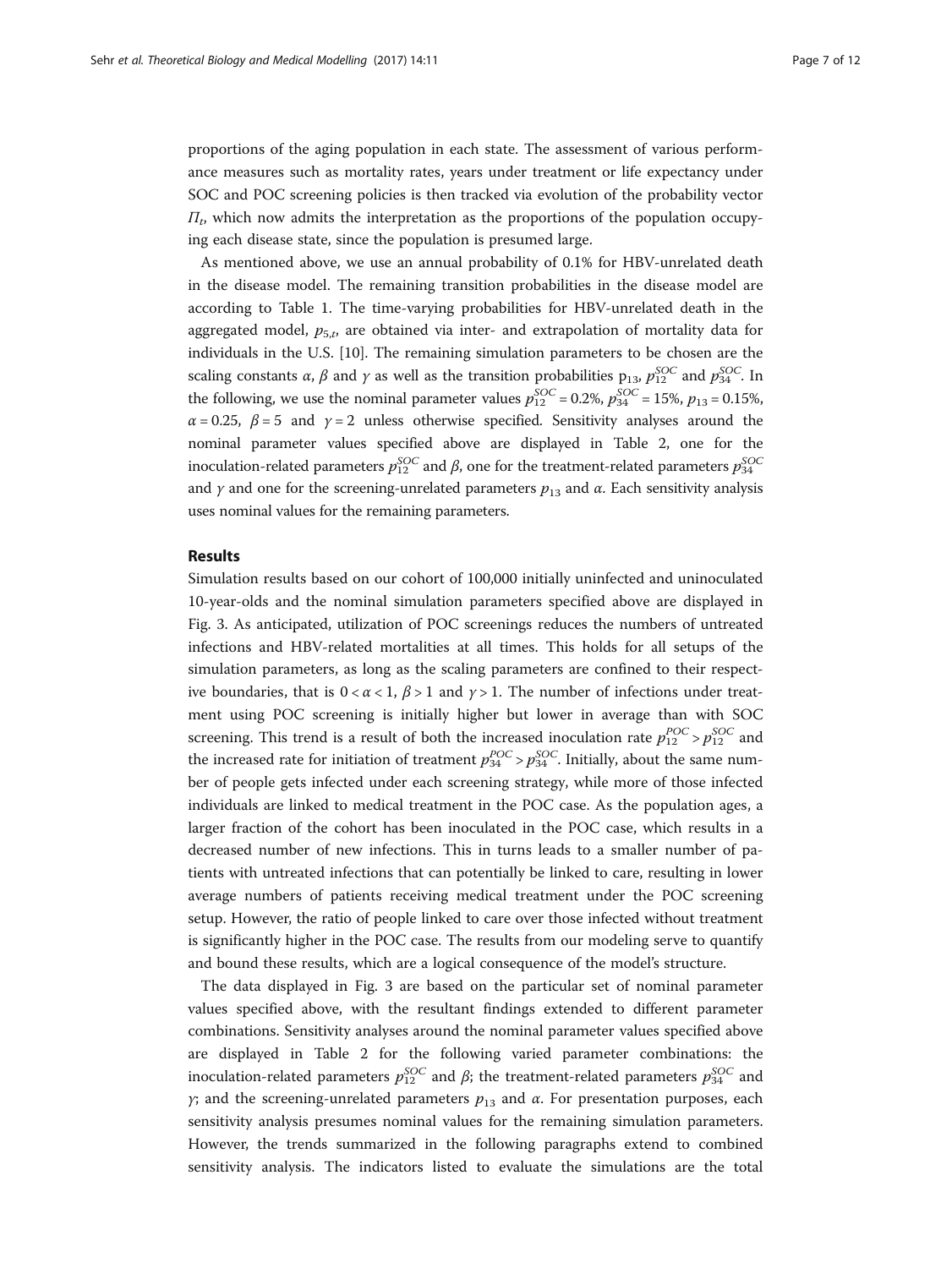| Sensitivity<br>Parameters    | HBV-caused deaths |       |        | Life expectancy, years |       |       |
|------------------------------|-------------------|-------|--------|------------------------|-------|-------|
|                              | SOC               | POC   | Drop   | SOC                    | POC   | Rise  |
| $a = 0.20$                   |                   |       |        |                        |       |       |
| $p_{13} = 0.10\%$            | 11182             | 7649  | 31.60% | 77.87                  | 77.97 | 0.13% |
| $p_{13} = 0.15\%$            | 16556             | 11347 | 31.46% | 77.72                  | 77.87 | 0.19% |
| $p_{13} = 0.20\%$            | 21791             | 14963 | 31.33% | 77.57                  | 77.77 | 0.26% |
| $a = 0.25$                   |                   |       |        |                        |       |       |
| $p_{13} = 0.10\%$            | 12981             | 9356  | 27.93% | 77.83                  | 77.93 | 0.13% |
| $p_{13} = 0.15\%$            | 19224             | 13879 | 27.80% | 77.66                  | 77.80 | 0.18% |
| $p_{13} = 0.20\%$            | 25309             | 18303 | 27.68% | 77.49                  | 77.68 | 0.25% |
| $a = 0.30$                   |                   |       |        |                        |       |       |
| $p_{13} = 0.10\%$            | 14682             | 10962 | 25.34% | 77.79                  | 77.88 | 0.12% |
| $p_{13} = 0.15\%$            | 21746             | 16262 | 25.22% | 77.60                  | 77.74 | 0.18% |
| $p_{13} = 0.20\%$            | 28633             | 21447 | 25.10% | 77.41                  | 77.60 | 0.25% |
| $\beta = 4$                  |                   |       |        |                        |       |       |
| $p_{12}^{SOC} = 0.15\%$      | 19472             | 15193 | 21.98% | 77.65                  | 77.78 | 0.17% |
| $p_{12}^{SOC} = 0.20\%$      | 19224             | 14512 | 24.51% | 77.66                  | 77.79 | 0.17% |
| $p_{12}^{SOC} = 0.25\%$      | 18981             | 13879 | 26.88% | 77.66                  | 77.80 | 0.18% |
| $\beta = 5$                  |                   |       |        |                        |       |       |
| $p_{12}^{SOC} = 0.15\%$      | 19472             | 14678 | 24.62% | 77.65                  | 77.79 | 0.18% |
| $p_{12}^{SOC} = 0.20\%$      | 19224             | 13879 | 27.80% | 77.66                  | 77.80 | 0.18% |
| $p_{12}^{SOC} = 0.25\%$      | 18981             | 13147 | 30.74% | 77.66                  | 77.82 | 0.21% |
| $\beta = 6$                  |                   |       |        |                        |       |       |
| $p_{12}^{SOC} = 0.15\%$      | 19472             | 14190 | 27.13% | 77.65                  | 77.80 | 0.19% |
| $p_{12}^{SOC} = 0.20\%$      | 19224             | 13288 | 30.88% | 77.66                  | 77.82 | 0.21% |
| $p_{12}^{SOC} = 0.25\%$      | 18981             | 12475 | 34.28% | 77.66                  | 77.83 | 0.22% |
| $y = 1.5$                    |                   |       |        |                        |       |       |
| $p_{34}^{\text{SOC}} = 10\%$ | 21843             | 15838 | 27.49% | 77.57                  | 77.73 | 0.21% |
| $p_{34}^{SOC} = 15%$         | 19224             | 14484 | 24.66% | 77.66                  | 77.78 | 0.15% |
| $p_{34}^{SOC} = 20\%$        | 17910             | 13879 | 22.51% | 77.70                  | 77.80 | 0.13% |
| $y = 2.0$                    |                   |       |        |                        |       |       |
| $p_{34}^{SOC} = 10\%$        | 21843             | 14811 | 32.19% | 77.57                  | 77.77 | 0.26% |
| $p_{34}^{SOC} = 15%$         | 19224             | 13879 | 27.80% | 77.66                  | 77.80 | 0.18% |
| $p_{34}^{SOC} = 20\%$        | 17910             | 13494 | 24.66% | 77.70                  | 77.82 | 0.15% |
| $y = 2.5$                    |                   |       |        |                        |       |       |
| $p_{34}^{SOC} = 10\%$        | 21843             | 14233 | 34.84% | 77.57                  | 77.79 | 0.28% |
| $p_{34}^{SOC} = 15%$         | 19224             | 13564 | 29.44% | 77.66                  | 77.82 | 0.21% |
| $p_{34}^{SOC} = 20\%$        | 17910             | 13305 | 25.71% | 77.70                  | 77.83 | 0.17% |

<span id="page-7-0"></span>Table 2 Sensitivity data for simulation parameters

Population size 100,000; initial age 10 years; unless otherwise noted per row:  $\bm{p}_{12}^{SOC}=0.2\%$ ,  $\bm{p}_{23}^{SOC}=15\%$ ,  $\bm{p}_{13}=0.15\%$ ,  $\bm{a}=0.25$ ,  $\beta = 5$  and  $\gamma = 2$ 

numbers of HBV-related mortalities and life expectancies under POC and SOC screening policies as well as relative improvements gained by implementing POC screenings. For instance, the nominal parameter values result in improvements of 27.8% in HBV-related mortality numbers 0.18% in life expectancy, respectively. Sensitivity is interpreted as variation in these two relative measures for the benefit in POC screening utilization. The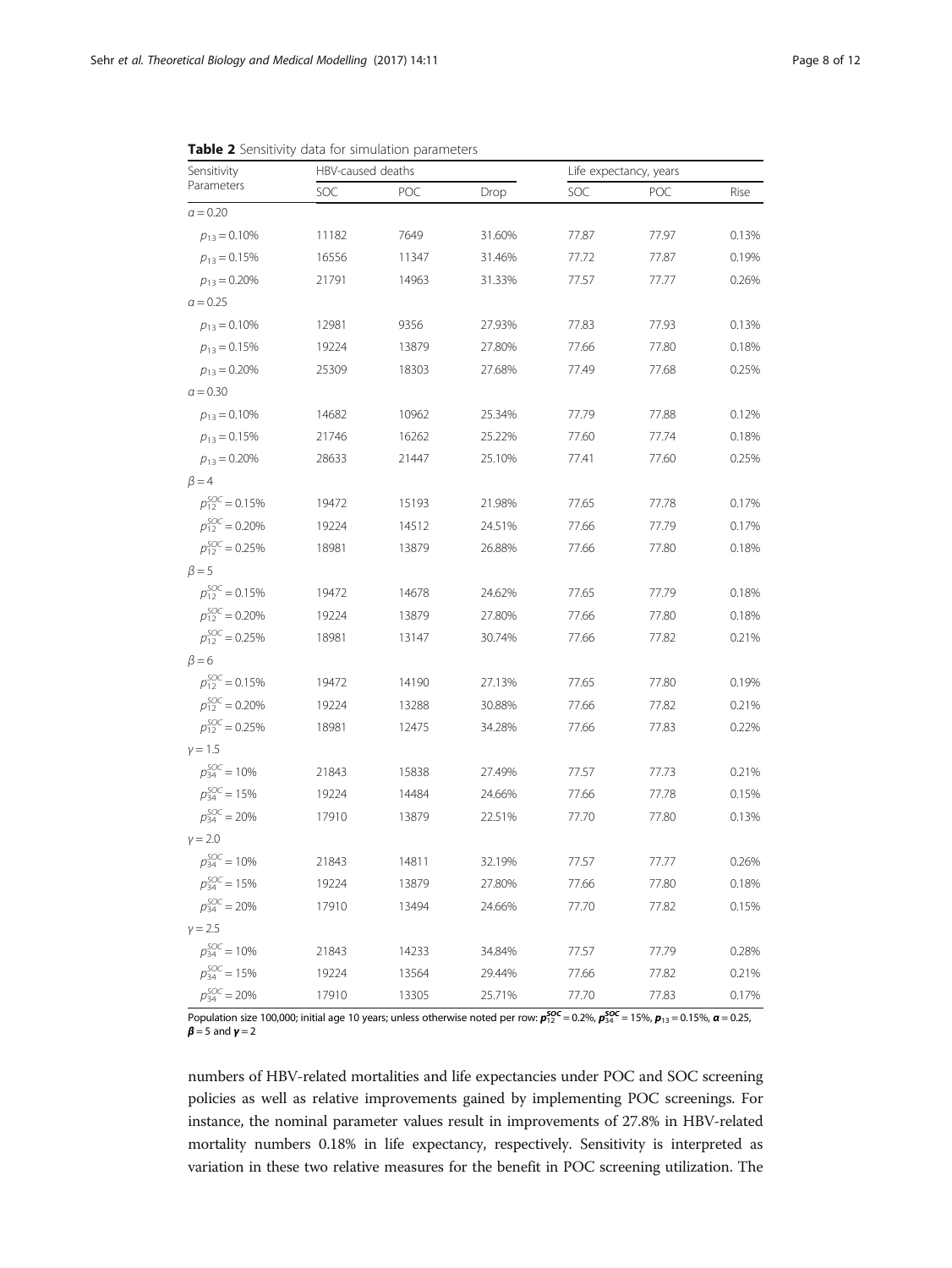<span id="page-8-0"></span>

reason for the seemingly low changes in life expectancy is that only a fraction of the population ever gets infected with HBV, while the change in life expectancy for infected individuals is larger.

In the first sensitivity analysis, only the treatment effectiveness factor  $\alpha$  and the infection rate  $p_{13}$  vary from their nominal values. These are the simulation parameters presumed independent of the screening policies employed. As we can see, each of the tested combinations of these two parameters yields improvements of at least 25.1% in total HBV-related death numbers and 0.12% in life expectancy in the POC screening case. In general, we observe trends for larger improvements in HBV-related mortality numbers towards higher treatment effectiveness (i.e., lower value for α). The infection rate  $p_{13}$  has only minor influence on the improvement in HBV-related death totals, while increasing the gains in life expectancy at higher infection rates. The comparatively small influence of  $p_{13}$  on the relative improvements in mortality numbers is not surprising as  $p_{13}$  only changes the proportions of the population ever to become infected, but not the change of course for patients after being infected. The treatment effectiveness factor  $\alpha$ , however, is strongly linked to potential gains in POC screening by the improved linkage to care and thus affects relative improvements in mortality numbers to a greater extent. The reason for the strong sensitivity of the gains in life expectancy to the infection rate is that if a larger fraction of the population becomes infected, the relative weight of the improvements for this fraction on the entire population grows.

The second sensitivity study focuses on variations of the inoculation-related simulation parameters  $p_{12}^{SOC}$  and  $\beta$ . Using the parameter values in Table [2,](#page-7-0) we gain improvements of at least 21.98% in mortality numbers and at least 0.17% in life expectancies when implementing POC screenings. As expected, both scaling factor  $\beta$  and base inoculation rate  $p_{12}^{SOC}$  have significant influence on the two measures of improvement obtainable using POC tests. However, even for low scaling factors  $\beta$  and high base inoculation rates, notable benefits of POC test utilization are apparent. In the third sensitivity study, the treatment-related simulation parameters  $p_{34}^{SOC}$  and  $\gamma$  are varied. Improvements are at least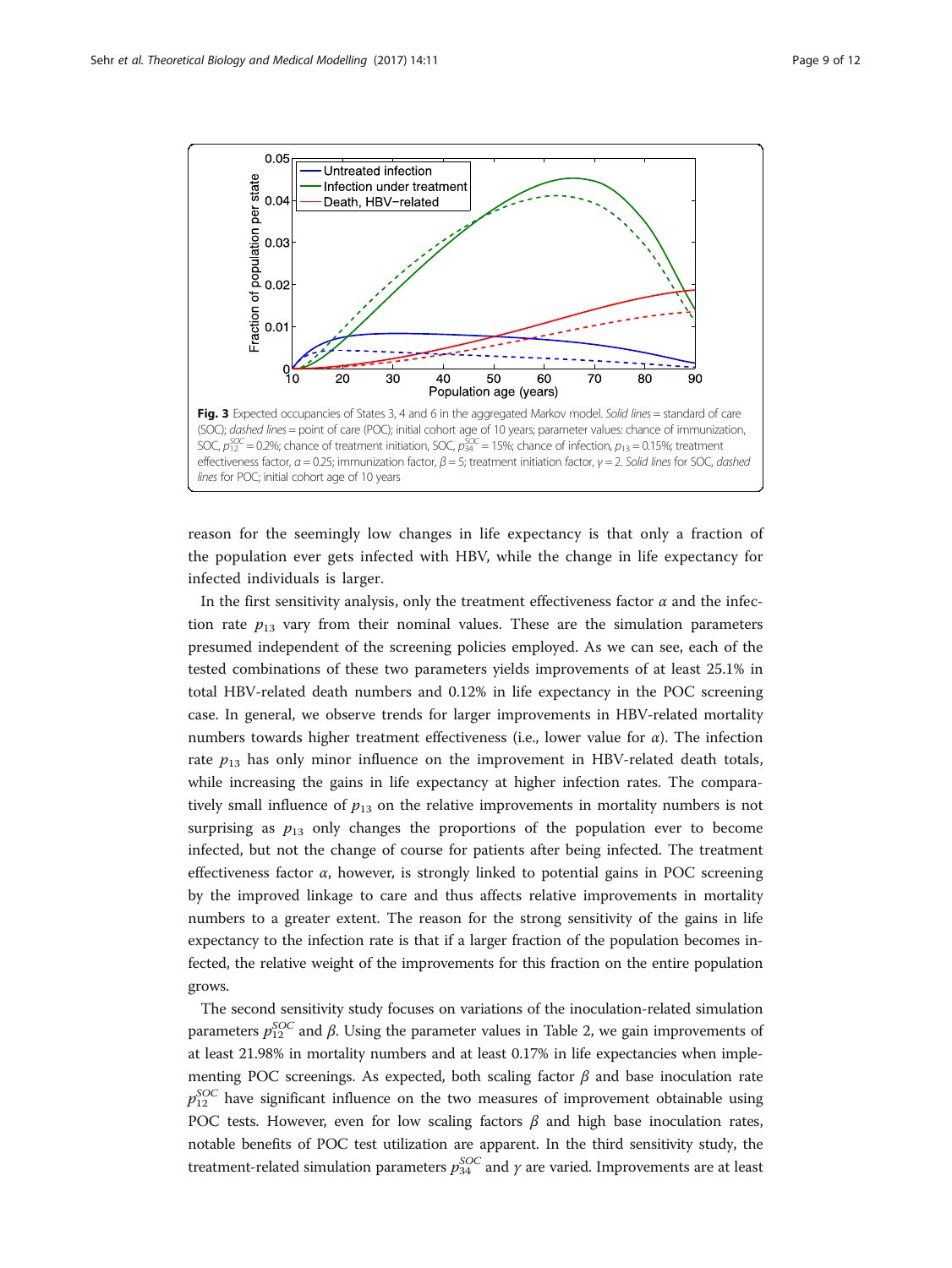22.51% in HBV-related mortality numbers and 0.13% in life expectancy, while both parameters appear to have similar influence on the two measures.

# Discussion and conclusions

Chronic HBV is a worldwide problem, with millions of new people infected each year and a large population of chronically infected patients facing health care consequences both short- and long-term. However, many chronic HBV patients remain asymptomatic and millions worldwide are unaware of their infections. The importance of early detection via HBV screening of high-risk individuals hinges on the ability to implement effective antiviral therapy to prevent progression of liver disease leading to complications such as cirrhosis and hepatocellular carcinoma. While commercially available serologic immunoassays are widely used for HBV screening, the availability and access to these testing tools for resource-limited regions or marginalized populations such as the homeless and immigrants are suboptimal. Furthermore, the effort associated with following up on SOC test results, patient call-back and counseling can be considerable and create further hurdles for implementing effective screening programs. Recent development of POC tests for HBV holds promise, and previous studies have reported satisfactory sensitivity and specificity of POC testing when compared with SOC testing. However, few studies have used a modeling approach that not only takes into account the performance characteristics of POC testing, but also the natural history of untreated HBV infection to evaluate accurately the added benefit of POC testing over SOC testing. Given the significantly lower cost and more rapid turnaround time associated with POC testing for HBV, the replacement of SOC testing by POC testing has the potential to improve HBV screening programs by promoting greater access and improving linkage to care.

Using Markov modeling based on a comprehensive literature review, our current study demonstrates that POC testing is associated with significantly lower HBV-related mortality and greater life expectancy when compared with SOC testing. In conclusion, the simulation results under various parameter selections indicate that a significant improvement is obtainable via replacement of SOC screening by new POC tests. The clinical impact of POC testing may be even greater in resource-limited regions and among marginalized populations where health care access and follow-up after testing are obstacles to the effective implementation of HBV screening programs. In a future study, additional measures such as morbidity and expected cost of treatment will be analyzed based on additional data regarding cost and effectiveness of medical treatment as well as costs of POC and SOC screening implementation.

#### Abbreviations

HBV: Hepatitis B virus; POC: Point-of-care; SOC: Standard-of-care

#### Acknowledgements

Writing and editing support was provided by independent medical editor Lark Lands, Ph.D., and funded by Robert Gish, M.D. The authors would like to express their gratitude for her invaluable assistance in preparing the manuscript for publication.

#### Funding

Funds were provided through a special projects fund at the University of California, San Diego.

#### Availability of data and materials

All data not explicitly included in the article is simulation data, which the authors will make available upon request.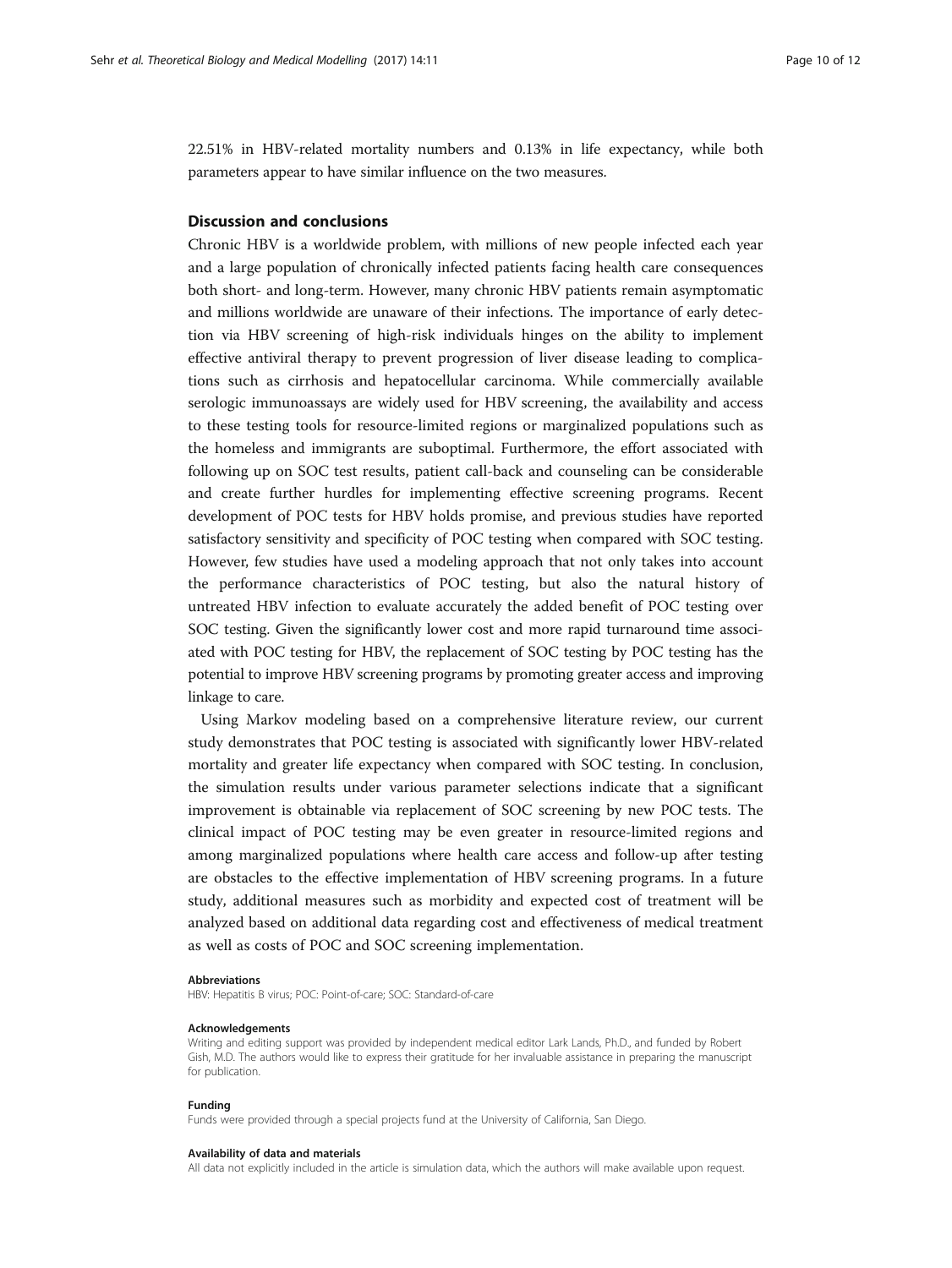### <span id="page-10-0"></span>Authors' contributions

MAS contributed substantially to the conception and design of the study, the interpretation of data, both the drafting and the critical revision of the manuscript for important intellectual content, and the final approval of the version to be published; he was the lead researcher who was responsible for modeling procedure, simulation, and sensitivity analysis; he agrees to be accountable for all aspects of the work in ensuring that questions related to the accuracy or integrity of any part of the article are appropriately investigated and resolved. KDJ contributed substantially to the conception and design of the study, the analysis and interpretation of data, both the drafting and the critical revision of the manuscript for important intellectual content, and the final approval of the version to be published; he contributed substantially to the comprehensive literature reviews used to quantify the models, and contributed to model procedure; he agrees to be accountable for all aspects of the work in ensuring that questions related to the accuracy or integrity of any part of the article are appropriately investigated and resolved. JMF contributed substantially to the conception and design of the study, both the drafting and the critical revision of the manuscript for important intellectual content, and the final approval of the version to be published; he contributed substantially to modeling procedure, simulation, and sensitivity analysis; he agrees to be accountable for all aspects of the work in ensuring that questions related to the accuracy or integrity of any part of the article are appropriately investigated and resolved. RJW contributed substantially to the conception and design of the study; analysis and interpretation of data, both the drafting and the critical revision of the manuscript for important intellectual content, and the final approval of the version to be published; he contributed substantially to the comprehensive literature reviews used to quantify the models and to all the medical discussion elements in the manuscript; he agrees to be accountable for all aspects of the work in ensuring that questions related to the accuracy or integrity of any part of the article are appropriately investigated and resolved. RRB contributed substantially to the conception and design of the study, the analysis and interpretation of data, both the drafting and the critical revision of the manuscript for important intellectual content, and the final approval of the version to be published; he contributed substantially to modeling procedure, simulation, and sensitivity analysis; he agrees to be accountable for all aspects of the work in ensuring that questions related to the accuracy or integrity of any part of the article are appropriately investigated and resolved. RGG contributed substantially to the concept and design of the study, both the drafting and the critical revision of the manuscript for important intellectual content, and the final approval of the version to be published; he contributed substantially to the manuscript's discussion of hepatitis B testing, including standard-of-care and point-of-care tests, hepatitis B epidemiology and disease progression, and approaches to hepatitis B screening and linkage to care; he agrees to be accountable for all aspects of the work in ensuring that questions related to the accuracy or integrity of any part of the article are appropriately investigated and resolved.

#### Competing interests

The authors list as possible competing interests the following: Robert G. Gish has had Grants/Research Support from Gilead Sciences, and Merck & Co.; Dr. Gish has performed as Consultant and/or Advisor to Akshaya Pharmaceuticals, Arbutus Biopharma Corporation, Arrowhead Research Corporation, Bristol-Myers Squibb, ContraVir Pharmaceuticals, Enyo Pharma, Gilead Sciences, HumAbs BioMed, Ionis Pharmaceuticals, Merck & Co., Nanogen Biopharmaceutical, and Novira Therapeutics; Dr. Gish has current activity with the scientific or clinical advisory boards of Arrowhead Research Corporation, Merck & Co., ContraVir Pharmaceuticals, Gilead Sciences, Isis Pharmaceuticals, Enyo Pharma, HumAbs BioMed, and Nanogen Biopharmaceutical; Dr. Gish is a member of the Speakers Bureau for Bristol-Myers Squibb, Gilead Sciences, and Merck & Co.; Dr. Gish has stock options with Arrowhead Research Corporation. All other authors have no competing interests.

#### Consent for publication

This study does not contain any individual person's data in any form.

#### Ethics approval and consent to participate

This study does not involve human participants, human data or human tissue.

# Publisher's Note

Springer Nature remains neutral with regard to jurisdictional claims in published maps and institutional affiliations.

#### Author details

<sup>1</sup>Department of Mechanical and Aerospace Engineering, University of California, San Diego, 9500 Gilman Drive, MS 0411, La Jolla, CA 92093-0411, USA. <sup>2</sup>Midwestern University, Arizona College of Osteopathic Medicine, 19555 North 59th Avenue, Glendale, AZ 85308, USA. <sup>3</sup>Department of Medicine, Division of General Internal Medicine, University of California, San Diego, 200 W. Arbor Drive #8415, San Diego, CA 92103, USA. <sup>4</sup>Division of Gastroenterology and Hepatology, Alameda Health System - Highland Hospital, 1411 East 31st Street, Highland Care Pavilion - 5th Floor Endoscopy Unit, Oakland, CA 94602, USA. <sup>5</sup>Department of Medicine, Division of Gastroenterology and Hepatology, Stanford University, Alway Building, Room M211, 300 Pasteur Drive, MC: 5187, Stanford, CA 94305-5187, USA. <sup>6</sup>National Viral Hepatitis Roundtable, 1612 K Street NW, Suite 1202, Washington, DC, 20006, USA. <sup>7</sup>Hepatitis B Foundation, 3805 Old Easton Road, Doylestown, PA, USA.

#### Received: 27 October 2016 Accepted: 9 May 2017 Published online: 18 May 2017

#### References

1. Lavanchy D. Hepatitis B, virus epidemiology, disease burden, treatment, and current and emerging prevention and control measures. J Viral Hepat. 2004;11:97–107.